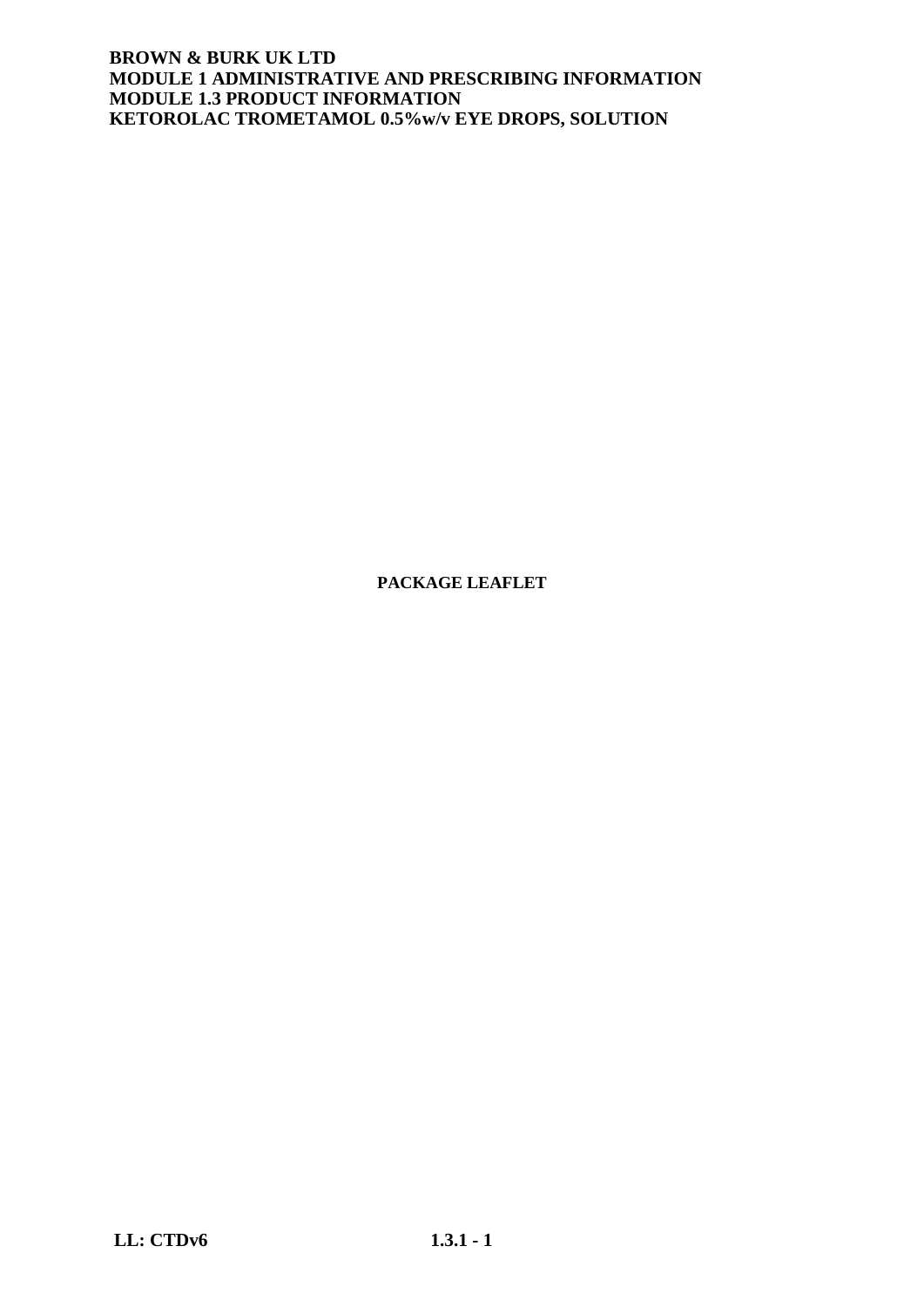### **Package leaflet: Information for the user**

#### **Ketorolac Trometamol 0.5% w/v Eye Drops, solution**

ketorolac trometamol *(Referred to as Ketorolac eye drops in this leaflet)*

### **Read all of this leaflet carefully before you start using this medicine because it contains important information for you.**

- Keep this leaflet. You may need to read it again.
- If you have any further questions, ask your doctor, or pharmacist or nurse.
- This medicine has been prescribed for you only. Do not pass it on to others. It may harm them, even if their signs of illness are the same as yours.
- If you get any side effects, talk to your doctor, or pharmacist or nurse. This includes any possible side effects not listed in this leaflet.See section 4.

#### **What is in this leaflet**

- 1. What Ketorolac eye drops is and what it is used for
- 2. What you need to know before you use Ketorolac eye drops
- 3. How to use Ketorolac eye drops
- 4. Possible side effects
- 5. How to store Ketorolac eye drops
- 6. Contents of the pack and other information

#### **1. What Ketorolac eye drops is and what it is used for**

Ketorolac eye drops belongs to a group of medicines known as non-steroidal anti-inflammatory drugs (NSAIDs).

The active ingredient is ketorolac trometamol.

Ketorolac eye drops is used to prevent and relieve eye inflammation following surgery on the eye in adults.

#### **2. What you need to know before you use Ketorolac eye drops**

#### **Do not use Ketorolac eye drops**

- If you are **allergic** to ketorolac trometamol, or any of the other ingredients of this medicine (listed in section 6).
- If you are allergic to aspirin (acetylsalicylic acid) or other non-steroidal anti-inflammatory drugs (NSAIDs).

### **Warnings and precautions**

Talk to your doctor, pharmacist or nurse before using Ketorolac eye drops

If you suffer from, or have in the past suffered from:

- corneal damage
- vision or sight disturbances
- viral or bacterial infections of the eye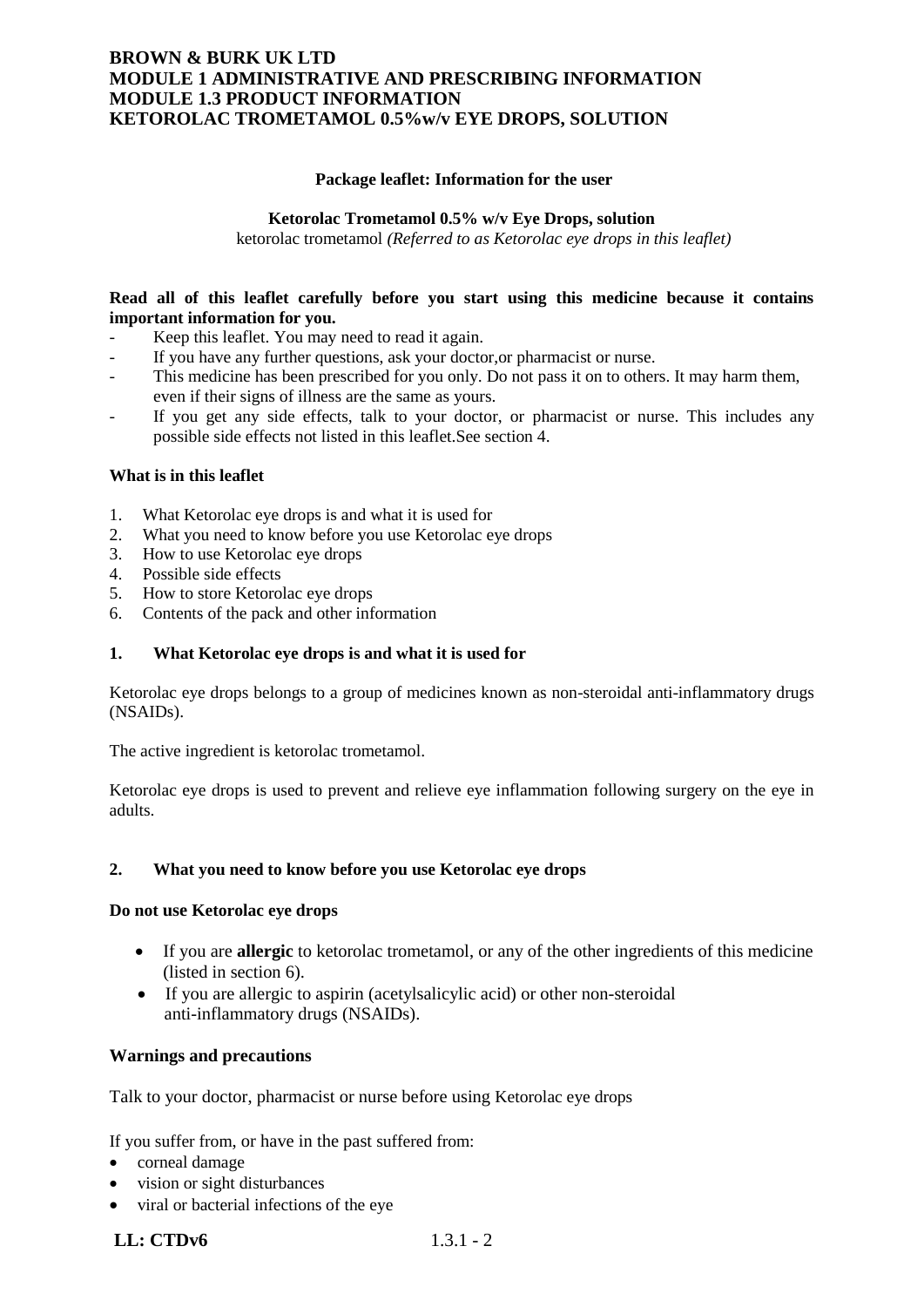- bleeding tendencies (for example, anaemia)
- stomach ulcer
- diabetes
- rheumatoid arthritis
- dry eye syndrome
- asthma after using non-steroidal anti-inflammatory drugs (NSAIDs)
- or if you have had recent eye surgery.

## **You should also consult your healthcare professional first if you are using:**

• other non-steroidal anti-inflammatory drugs (NSAIDs)



Ketorolac eye drops contain the preservative benzalkonium chloride which may cause irritation and discolour soft contact lenses. If you are wearing soft contact lenses, these must be removed before inserting the eye drops and they should not be replaced for at least 15 minutes afterwards.

# **Children**

Ketorolac eye drops should not be prescribed for use in children.

## **Other medicines and Ketorolac eye drops**

Tell your doctor or pharmacist if you are using, have recently used or might use any other medicines including medicines obtained without a prescription.

If you use Ketorolac eye drops with another eye medicine, leave at least 5 minutes between putting in Ketorolac eye drops and the other medicine.

### **Pregnancy, breast-feeding and fertility**

Ketorolac is not recommended for use during pregnancy and should not be used during breastfeeding.

If you are pregnant or breast-feeding, think you may be pregnant or are planning to have a baby, ask your doctor or pharmacist for advice before taking this medicine.

### **Driving and using machines**

Ketorolac eye drops may cause temporary blurred vision. Do not drive or use machinery until your vision has cleared.

## **Ketorolac eye drops contains benzalkonium chloride**

This medicine contains 0.1 mg benzalkonium chloride in each milliliter which is equivalent to 0.1 mg/ml.

Benzalkonium chloride may be absorbed by soft contact lenses and may change the colour of the contact lenses. You should remove contact lenses before using this medicine and put them back 15 minutes afterwards.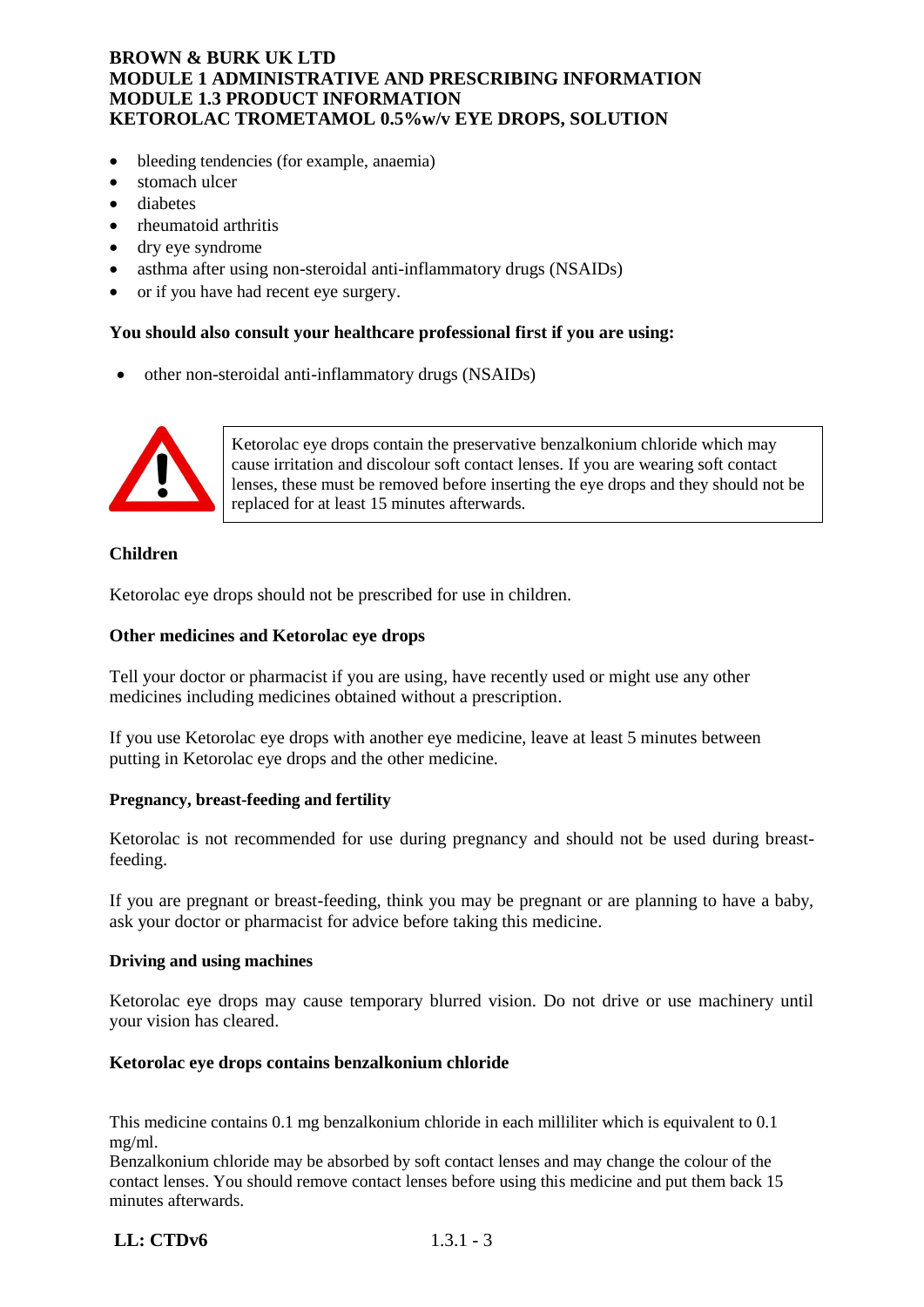Benzalkonium chloride may also cause eye irritation, especially if you have dry eyes or disorders of the cornea (the clear layer at the front of the eye). If you feel abnormal eye sensation, stinging or pain in the eye after using this medicine, talk to your doctor.

### **3. How to use Ketorolac eye drops**

Always use this medicine exactly as your doctor or pharmacist has told you. Check with your doctor or pharmacist if you are not sure.

The recommended dose is **1 drop** into the affected eye(s), **3 times a day**, starting 24 hours before surgery and continuing for up to 3 weeks after eye surgery.

### **INSTRUCTIONS FOR USE**

You must not use the bottle if the tamper-proof seal on the bottle neck is broken before you first use it.

*Using the drops for the first time:* These eye drops come in a bottle with a coned shaped nozzle and screw cap. The inside of the screw cap contains a spike. The screw cap is fitted to the bottle in such a way that there is no contact between the spike and the top of the nozzle of the bottle. In order to open the bottle it is necessary to tighten the screw cap further, so that the edge of the screw cap and the nozzle edge are totally aligned. At this point the screw cap spike will pierce the top of the nozzle of the bottle, which will open the bottle. Once the bottle has been opened in this way, unscrew the screw cap fully to remove it from the bottle and apply the eye drops.

**To avoid contamination,** Do not touch or allow the dropper tip touch the eye, areas around the eye or any surface. It may become contaminated with bacteria that can cause eye infections leading to serious damage of the eye, even loss of vision.

### **Opening the bottle before first use**

1. Before using the medication for the first time, check that the tear-off tamper evident ring is intact and also that the safety ring connection with the cap has not been broken (Fig.1). You must not use the bottle if the tamper-evident rings on the bottle neck are broken or removed.



2. Before opening the bottle for the first time, tear off the tamper evident ring to break the seal (Fig.2).



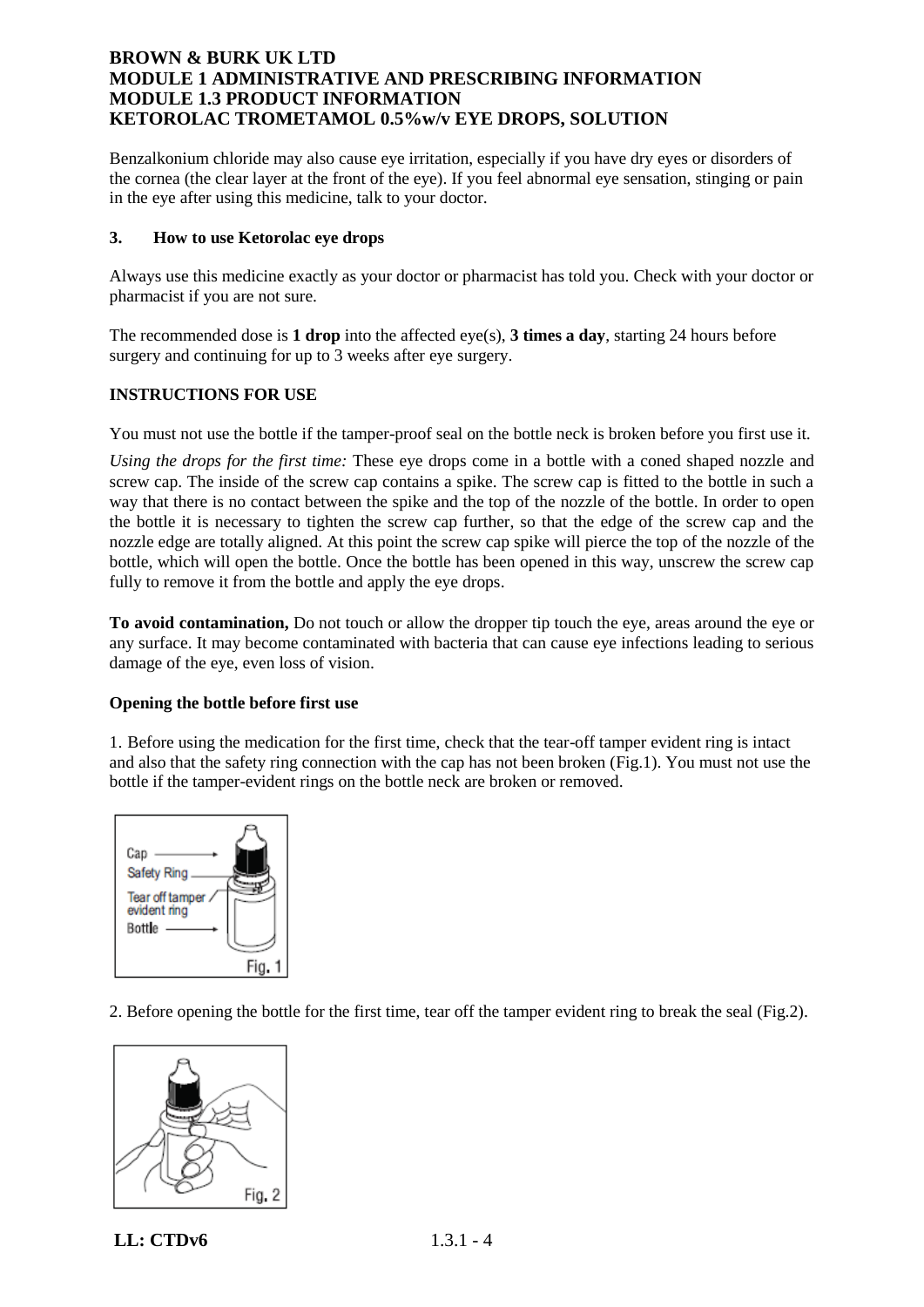3. To open the bottle, remove the cap by turning it in the counterclockwise direction (Fig.3).



4. After opening the cap remove the safety ring gently (Fig. 4).



5. Place the cap and tighten the cap on the nozzle completely by turning clockwise. The spike in the cap will pierce the tip of the bottle. (Fig.5).



6. To open the bottle, remove the cap by turning it in the counterclockwise direction (Fig.6).

### **Using your eye drops**

7. Wash your hands, tilt your head back and look at the ceiling (Fig.7).

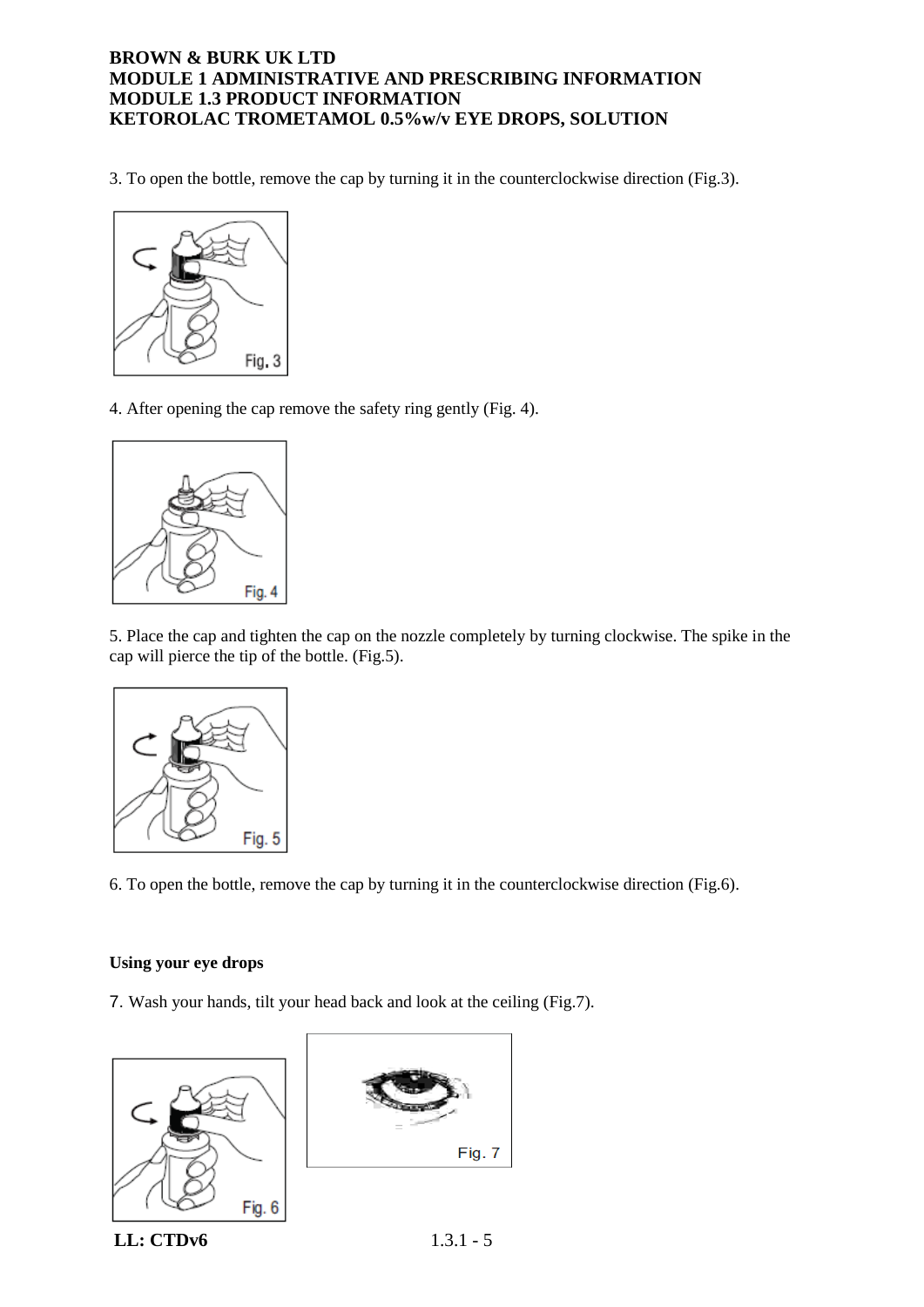8. Gently pull the lower eyelid down to form a small pocket between the eyelid and the eye. (Fig. 8).



9. Turn the bottle upside down and squeeze it gently to release one drop into each eye that needs treatment. Do not touch your eye or eyelid with the dropper tip (Fig. 9). If a drop misses your eye, try again.



10. Let go of the lower lid, and close your eye for 30 seconds (Fig.10).



11. Reclose the bottle after use (Fig.11).



Wipe off any excess liquid from your cheek with a clean tissue. The proper application of your eye drops is very important. If you have any questions ask your doctor or pharmacist.

## **If you use more Ketorolac eye drops than you should**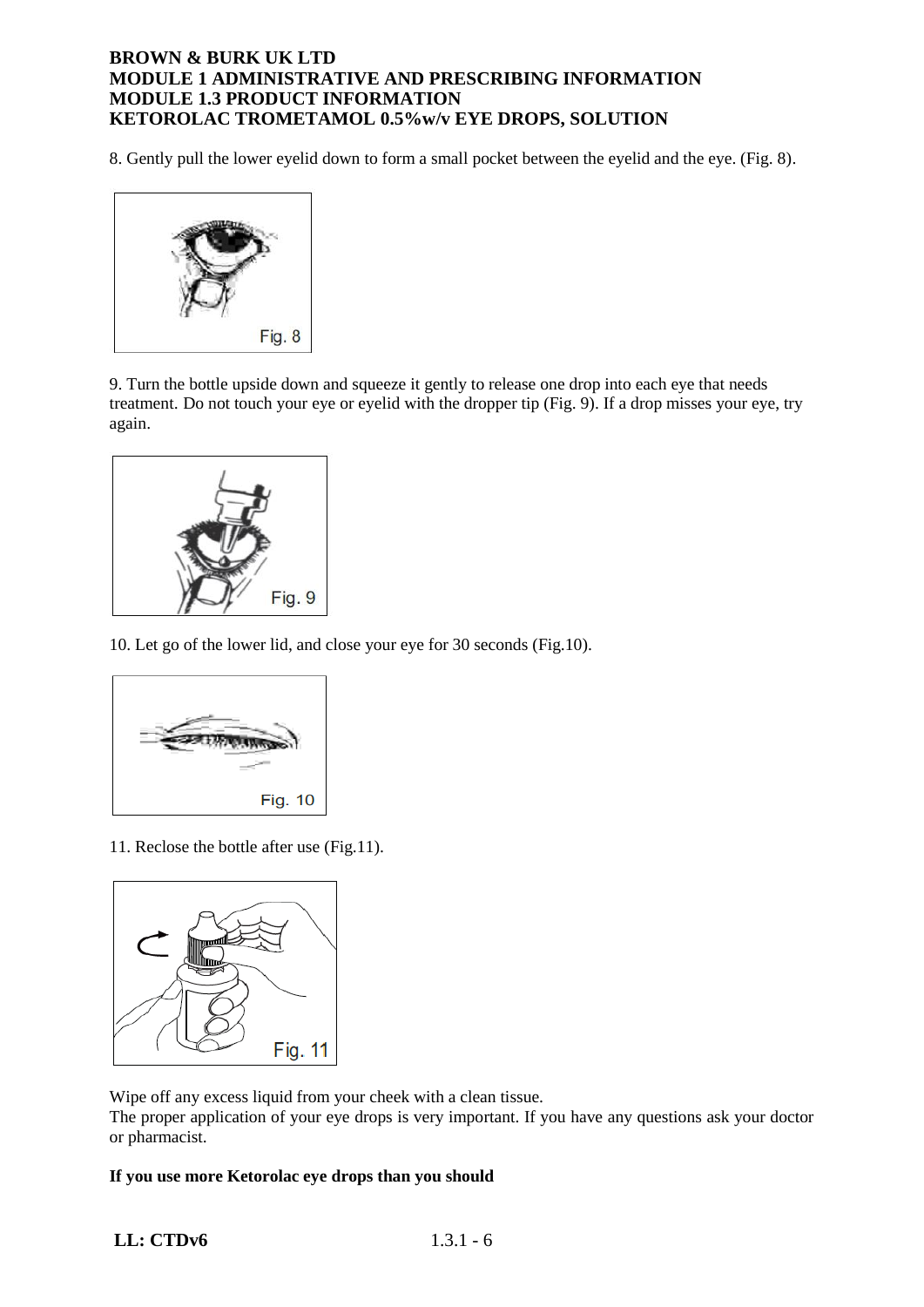The application of too many drops is unlikely to lead to unwanted side-effects. Apply your next dose at the normal time. If anyone drinks this medicine they should drink fluids to dilute the medicine in the stomach and contact their doctor for advice.

#### **If you forget to use Ketorolac eye drops**

If you forget a dose apply it as soon as you remember, unless it is almost time for your next dose, in which case you should miss out the forgotten dose. Then take your next dose as usual and continue with your normal routine.

Do not use a double dose to make up for a forgotten dose.

#### **If you stop using Ketorolac eye drops**

Ketorolac Eye Drops should be used as advised by your doctor.

If you have any further questions on the use of this medicine, ask your doctor or pharmacist or nurse.

### **4. Possible Side Effects**

Like all medicines, this medicine can cause side effects, although not everybody gets them.

Side effects related to the cornea (the surface of the eye) may be more likely if Ketorolac Eye Drops is used for longer than two weeks or if you are using topical steroid drops at the same time or if you have a related eye condition. You should see your doctor immediately if you experience pain, increased irritation in the eye or changes in vision.

The **very common side effects** (may affect more than 1 in 10 people):

- Irritation of the eye
- stinging and/or burning in the eye
- eye pain.

**Common side effects** (may affect up to 1 in 10 people):

- allergic reactions,
- eye and/or eyelid swelling/puffiness
- itchy eyes
- red eye
- infection of the eye
- inflammation of the eye (surface or inside)
- bleeding of the retina
- swelling of central retina (light-sensitive layer of the eye)
- headache
- accidental injury caused by the tip of the dropper touching the eye
- increased pressure in the eye
- blurred and/or diminished vision.

### **Uncommon side effects** (may affect up to 1 in 100 people):

- inflammation or damage to the front clear layer of the eye
- eye dryness and/or watery eyes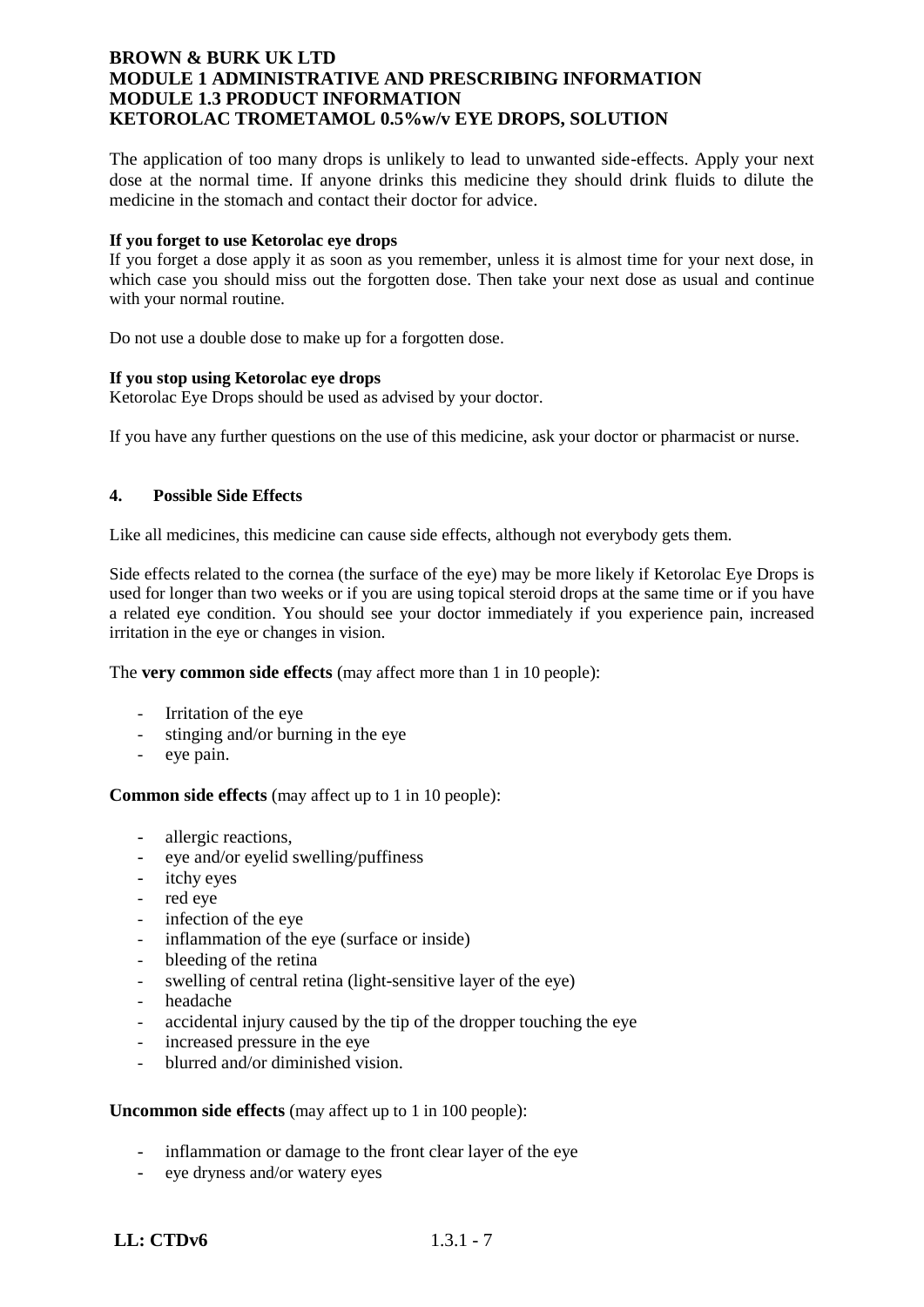**Not known side effects** (frequency cannot be estimated from the available data):

- damage on the surface of the eye such as thinning
- erosion
- degradation of cell(s)
- difficulty in breathing or wheezing
- aggravation of asthma.
- ulcer-damage to the surface of the eye
- Eye swelling
- redness of eye (Ocular hyperaemia)

### **Reporting of side effects**

If you get any side effects, talk to your doctor or , pharmacist or nurse. This includes any possible side effects not listed in this leaflet. You can also report side effects directly via Yellow Card Scheme at Website: [www.mhra.gov.uk/yellowcard](http://www.mhra.gov.uk/yellowcard) or search for MHRA Yellow Card in the Google Play or Apple App Store.

By reporting side effects you can help provide more information on the safety of this medicine.

### **5. How to store Ketorolac eye drops**

Keep this medicine out of the sight and reach of children.

Do not use this medicine after the expiry date which is stated on the bottle label and carton after EXP. The expiry date refers to the last day of that month.

### **Throw the bottle away 28 days after opening**, **even if there is solution remaining.**

This product does not require any special storage conditions. Do not use Ketorolac eye drops if you notice the tamper-proof seal is broken.

Do not throw away any medicines via waste water or household waste. Ask your pharmacist how to throw away medicines you no longer use. These measures will help to protect the environment.

### **6. Contents of the pack and other information**

#### **What Ketorolac eye drops contains**

- The active substance is Ketorolac Trometamol.
- The other ingredients are benzalkonium chloride, edetate disodium, octoxynol 40, sodium chloride, sodium hydroxide or hydrochloric acid (to adjust pH) and water for injection.

### **What Ketorolac eye drops looks like and contents of the pack**

Ketorolac Eye drops is a clear, colourless to pale yellow solution practically free from particles supplied in either a 3ml, 5 ml or 10 ml in White low density polyethylene (LDPE) container with translucent LDPE block nozzle and white high density polyethylene (HDPE) screw caps.

Pack sizes: 1 x 3ml, 1 x 5ml, 3 x 5ml and 1 x 10ml. Not all pack sizes may be marketed.

### **Marketing Authorisation Holder and Manufacturer**